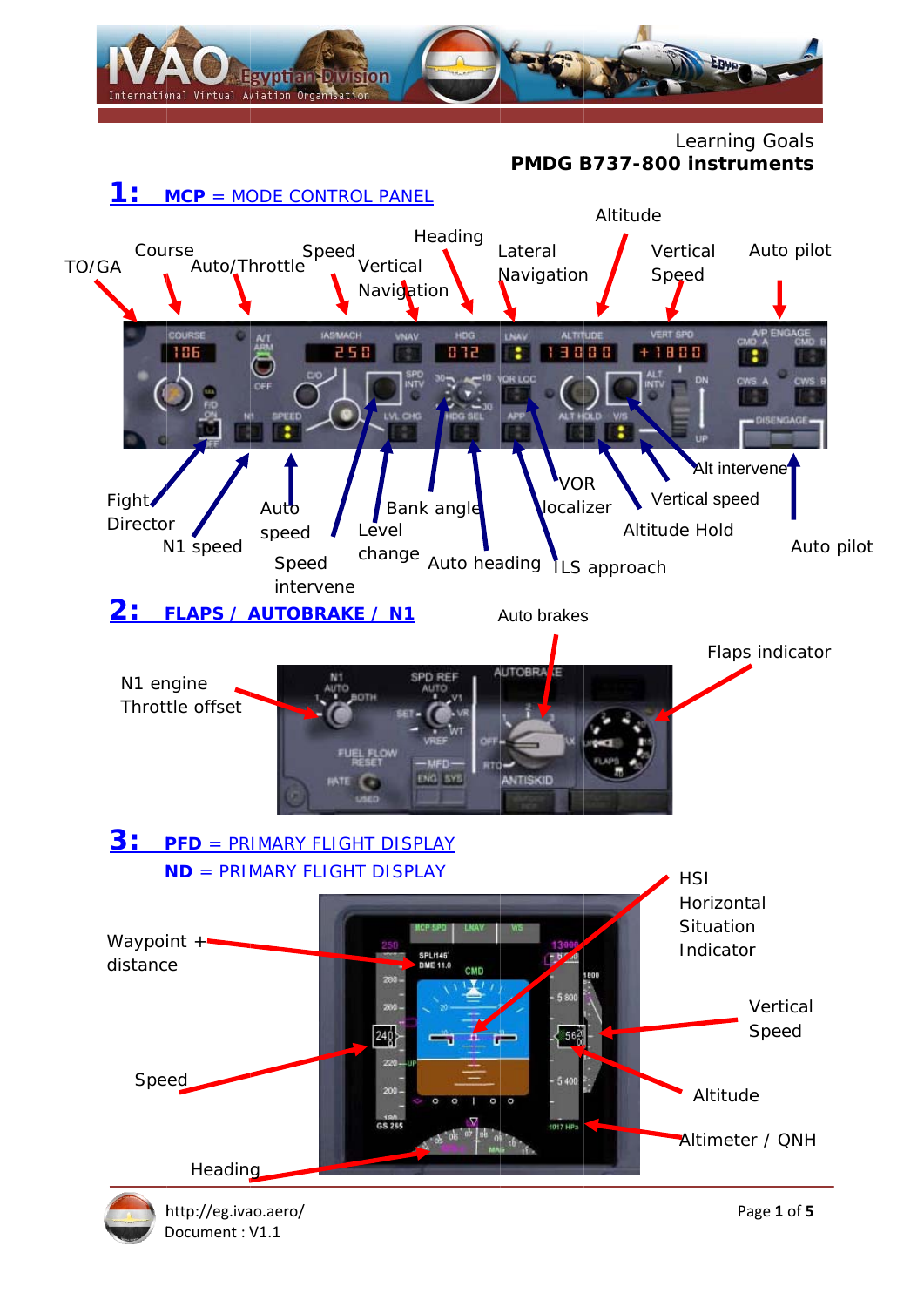## **4: MFD = MULTI FUNCTION DISPLAY**



# 5: EFIS = ELECTRONICS FLIGHT INSTRUMENT SYSTEM







http://eg.ivao.aero/ Document: V1.1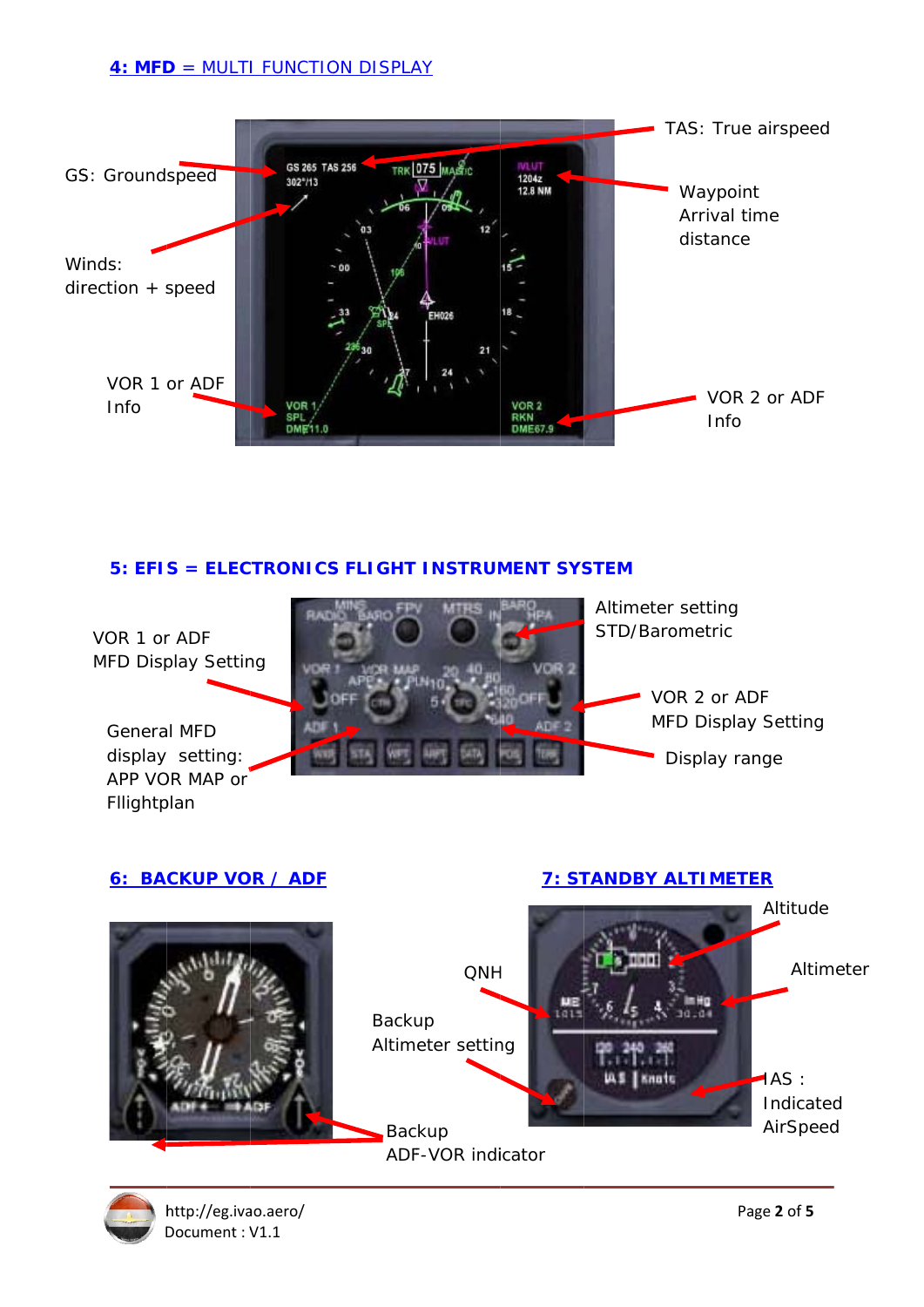# **8: RADIOSTACK**

- VOR = Very high frequency Omnidirectional Range
- DME = Distance Measurement Equipment
- $NDB =$  **Non Directional Beacon**



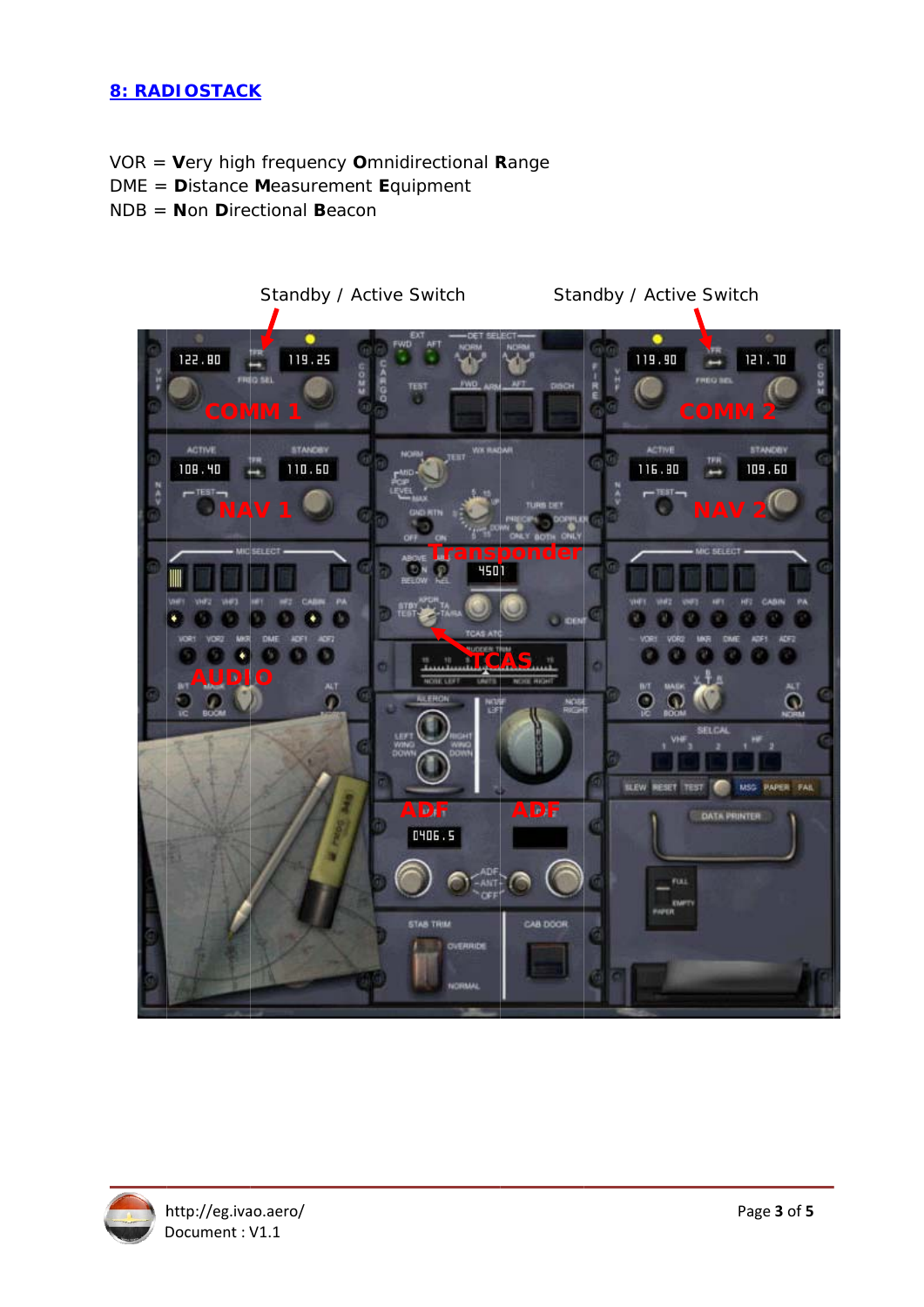**COMM1:** Communication **COMM2: Communication** 

### $NAV1$

Navigation from VOR to VOR and ILS approach (VOR has radials =  $360$  signals 1 per degree) (VOR/DME has radials and distance)

### **NAV2:**

Navigation from VOR to VOR (VOR has radials =  $360$  signals 1 per degree) (VOR/DME has radials and distance)

# **TRANSPONDER / SQUAWK: ATC/Airplane Identification code**

#### ADF:

Automatic direction finder from NDB to NDB  $NDB = Non Directional Beacon$ Has **NO** radials ! and **NO** distance

#### **Audio panel:**

When selected produces audiosignals in morse code. Often used to report (MKR) Outermarker....Middle Marker....Inner marker

Take off / Go Around mode used for automatic Takeoff from FMC (Flight Management Computer) and during missed approach procedures. Be very carefull using the TO/GA during missed approach. There seems to be a software bug in the PMDG which causes the system to memorize your last heading. If you use TO/GA during a missed approach ...dont forget to adjust your heading!

## **TCAS:**

Traffic collision Avoidance system. To reduce the incidence of mid-air collisions between aircrafts.

#### $CDU/FMC:$   $-$

Central Display Unit / Flight Management Computer. For flying Lnav / Vnav